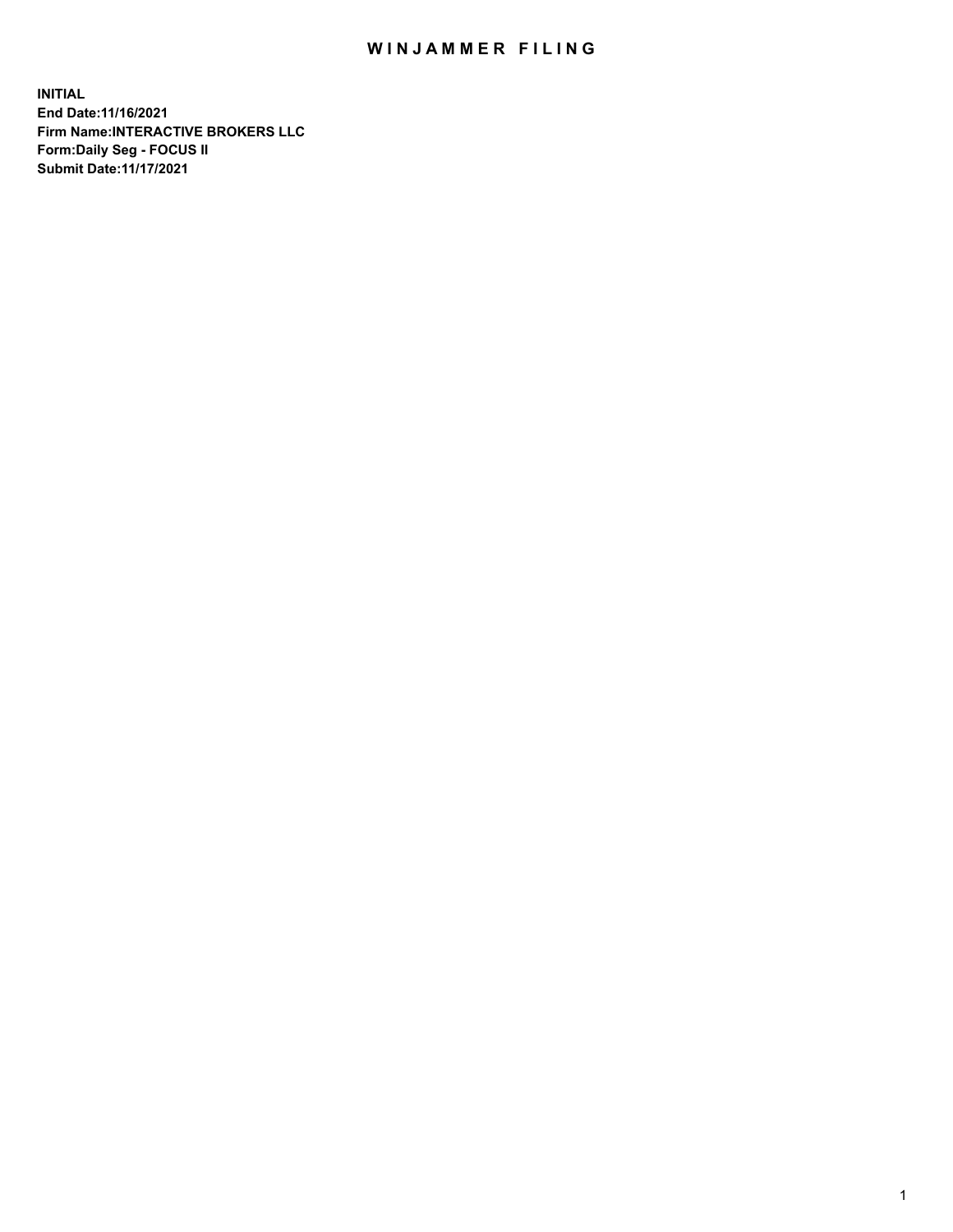**INITIAL End Date:11/16/2021 Firm Name:INTERACTIVE BROKERS LLC Form:Daily Seg - FOCUS II Submit Date:11/17/2021 Daily Segregation - Cover Page**

| Name of Company                                                                                                                                                                                                                                                                                                                | <b>INTERACTIVE BROKERS LLC</b>                                                                           |
|--------------------------------------------------------------------------------------------------------------------------------------------------------------------------------------------------------------------------------------------------------------------------------------------------------------------------------|----------------------------------------------------------------------------------------------------------|
| <b>Contact Name</b>                                                                                                                                                                                                                                                                                                            | James Menicucci                                                                                          |
| <b>Contact Phone Number</b>                                                                                                                                                                                                                                                                                                    | 203-618-8085                                                                                             |
| <b>Contact Email Address</b>                                                                                                                                                                                                                                                                                                   | jmenicucci@interactivebrokers.c<br>om                                                                    |
| FCM's Customer Segregated Funds Residual Interest Target (choose one):<br>a. Minimum dollar amount: ; or<br>b. Minimum percentage of customer segregated funds required:% ; or<br>c. Dollar amount range between: and; or<br>d. Percentage range of customer segregated funds required between:% and%.                         | $\overline{\mathbf{0}}$<br>$\overline{\mathbf{0}}$<br>155,000,000 245,000,000<br>0 <sub>0</sub>          |
| FCM's Customer Secured Amount Funds Residual Interest Target (choose one):<br>a. Minimum dollar amount: ; or<br>b. Minimum percentage of customer secured funds required:%; or<br>c. Dollar amount range between: and; or<br>d. Percentage range of customer secured funds required between:% and%.                            | $\overline{\mathbf{0}}$<br>$\overline{\mathbf{0}}$<br>80,000,000 120,000,000<br>00                       |
| FCM's Cleared Swaps Customer Collateral Residual Interest Target (choose one):<br>a. Minimum dollar amount: ; or<br>b. Minimum percentage of cleared swaps customer collateral required:% ; or<br>c. Dollar amount range between: and; or<br>d. Percentage range of cleared swaps customer collateral required between:% and%. | $\overline{\mathbf{0}}$<br>$\underline{\mathbf{0}}$<br>$\underline{0}$ $\underline{0}$<br>0 <sub>0</sub> |

Attach supporting documents CH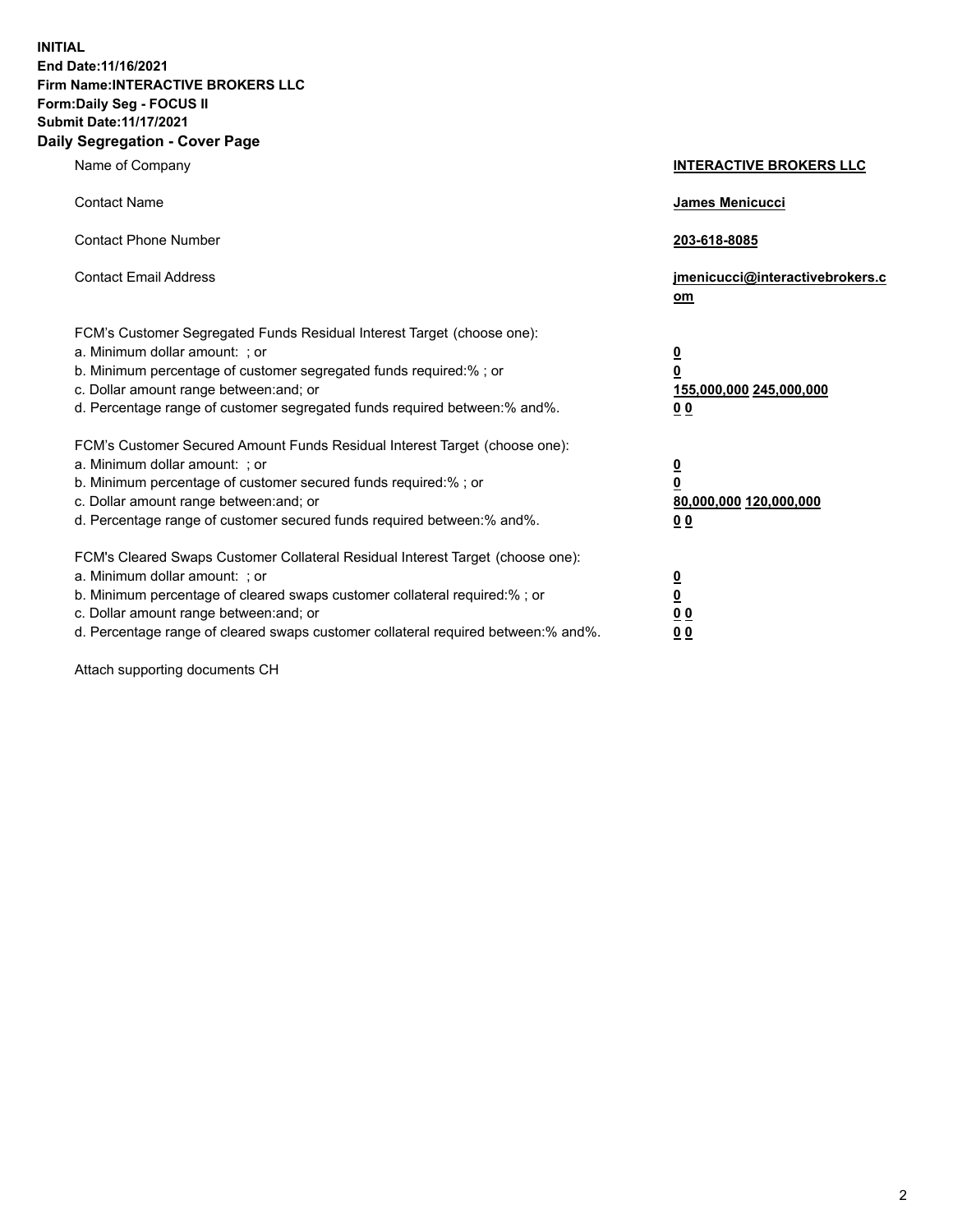## **INITIAL End Date:11/16/2021 Firm Name:INTERACTIVE BROKERS LLC Form:Daily Seg - FOCUS II Submit Date:11/17/2021 Daily Segregation - Secured Amounts**

|     | Daily Segregation - Secured Aniounts                                                        |                                                |
|-----|---------------------------------------------------------------------------------------------|------------------------------------------------|
|     | Foreign Futures and Foreign Options Secured Amounts                                         |                                                |
|     | Amount required to be set aside pursuant to law, rule or regulation of a foreign            | $0$ [7305]                                     |
|     | government or a rule of a self-regulatory organization authorized thereunder                |                                                |
| 1.  | Net ledger balance - Foreign Futures and Foreign Option Trading - All Customers             |                                                |
|     | A. Cash                                                                                     | 501,634,461 [7315]                             |
|     | B. Securities (at market)                                                                   | $0$ [7317]                                     |
| 2.  | Net unrealized profit (loss) in open futures contracts traded on a foreign board of trade   | 2,315,717 [7325]                               |
| 3.  | Exchange traded options                                                                     |                                                |
|     | a. Market value of open option contracts purchased on a foreign board of trade              | 147,574 [7335]                                 |
|     | b. Market value of open contracts granted (sold) on a foreign board of trade                | $-11,387$ [7337]                               |
| 4.  | Net equity (deficit) (add lines 1. 2. and 3.)                                               | 504,086,365 [7345]                             |
| 5.  | Account liquidating to a deficit and account with a debit balances - gross amount           | $6,108$ [7351]                                 |
|     | Less: amount offset by customer owned securities                                            | 0 [7352] 6,108 [7354]                          |
| 6.  | Amount required to be set aside as the secured amount - Net Liquidating Equity              | 504,092,473 [7355]                             |
|     | Method (add lines 4 and 5)                                                                  |                                                |
| 7.  | Greater of amount required to be set aside pursuant to foreign jurisdiction (above) or line | 504,092,473 [7360]                             |
|     | 6.                                                                                          |                                                |
|     | FUNDS DEPOSITED IN SEPARATE REGULATION 30.7 ACCOUNTS                                        |                                                |
| 1.  | Cash in banks                                                                               |                                                |
|     | A. Banks located in the United States                                                       | 29,015,286 [7500]                              |
|     | B. Other banks qualified under Regulation 30.7                                              | 0 [7520] 29,015,286 [7530]                     |
| 2.  | Securities                                                                                  |                                                |
|     | A. In safekeeping with banks located in the United States                                   | 320,981,950 [7540]                             |
|     | B. In safekeeping with other banks qualified under Regulation 30.7                          | 0 [7560] 320,981,950 [7570]                    |
| 3.  | Equities with registered futures commission merchants                                       |                                                |
|     | A. Cash                                                                                     | $0$ [7580]                                     |
|     | <b>B.</b> Securities                                                                        | $0$ [7590]                                     |
|     | C. Unrealized gain (loss) on open futures contracts                                         | $0$ [7600]                                     |
|     | D. Value of long option contracts                                                           | $0$ [7610]                                     |
|     | E. Value of short option contracts                                                          | 0 [7615] 0 [7620]                              |
| 4.  | Amounts held by clearing organizations of foreign boards of trade<br>A. Cash                |                                                |
|     | <b>B.</b> Securities                                                                        | $Q$ [7640]                                     |
|     |                                                                                             | $0$ [7650]                                     |
|     | C. Amount due to (from) clearing organization - daily variation                             | $0$ [7660]                                     |
|     | D. Value of long option contracts<br>E. Value of short option contracts                     | $0$ [7670]                                     |
| 5.  | Amounts held by members of foreign boards of trade                                          | 0 [7675] 0 [7680]                              |
|     | A. Cash                                                                                     | 268,183,920 [7700]                             |
|     | <b>B.</b> Securities                                                                        | $0$ [7710]                                     |
|     | C. Unrealized gain (loss) on open futures contracts                                         | 9,925,183 [7720]                               |
|     | D. Value of long option contracts                                                           | 147,574 [7730]                                 |
|     | E. Value of short option contracts                                                          | <mark>-11,387</mark> [7735] 278,245,290 [7740] |
| 6.  | Amounts with other depositories designated by a foreign board of trade                      | 0 [7760]                                       |
| 7.  | Segregated funds on hand                                                                    | $0$ [7765]                                     |
| 8.  | Total funds in separate section 30.7 accounts                                               | 628,242,526 [7770]                             |
| 9.  | Excess (deficiency) Set Aside for Secured Amount (subtract line 7 Secured Statement         | 124,150,053 [7380]                             |
|     | Page 1 from Line 8)                                                                         |                                                |
| 10. | Management Target Amount for Excess funds in separate section 30.7 accounts                 | 80,000,000 [7780]                              |
| 11. | Excess (deficiency) funds in separate 30.7 accounts over (under) Management Target          | 44,150,053 [7785]                              |
|     |                                                                                             |                                                |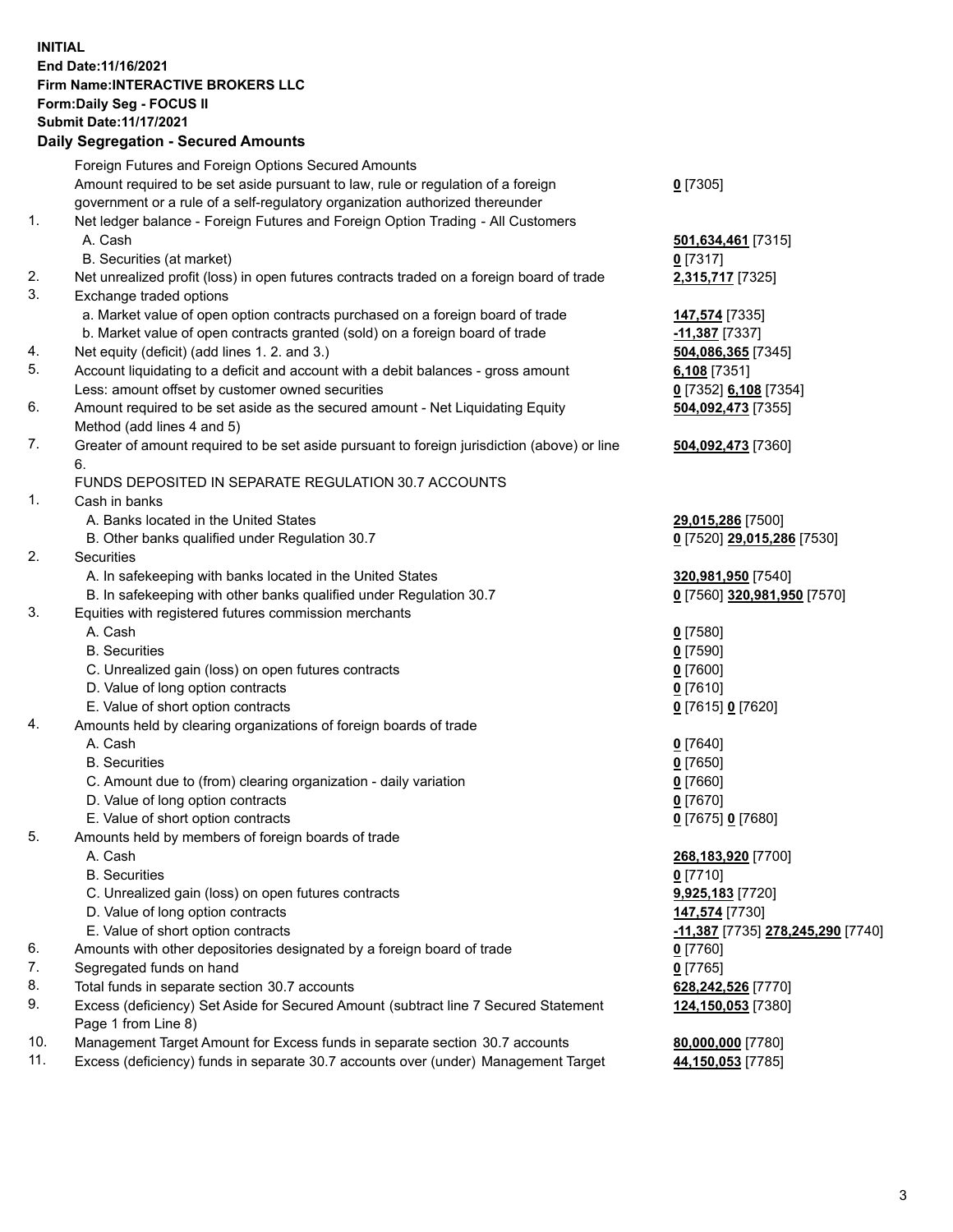**INITIAL End Date:11/16/2021 Firm Name:INTERACTIVE BROKERS LLC Form:Daily Seg - FOCUS II Submit Date:11/17/2021 Daily Segregation - Segregation Statement** SEGREGATION REQUIREMENTS(Section 4d(2) of the CEAct) 1. Net ledger balance A. Cash **7,432,402,089** [7010] B. Securities (at market) **0** [7020] 2. Net unrealized profit (loss) in open futures contracts traded on a contract market **215,739,265** [7030] 3. Exchange traded options A. Add market value of open option contracts purchased on a contract market **516,264,558** [7032] B. Deduct market value of open option contracts granted (sold) on a contract market **-409,075,252** [7033] 4. Net equity (deficit) (add lines 1, 2 and 3) **7,755,330,660** [7040] 5. Accounts liquidating to a deficit and accounts with debit balances - gross amount **1,068,283** [7045] Less: amount offset by customer securities **0** [7047] **1,068,283** [7050] 6. Amount required to be segregated (add lines 4 and 5) **7,756,398,943** [7060] FUNDS IN SEGREGATED ACCOUNTS 7. Deposited in segregated funds bank accounts A. Cash **1,706,366,341** [7070] B. Securities representing investments of customers' funds (at market) **3,682,272,305** [7080] C. Securities held for particular customers or option customers in lieu of cash (at market) **0** [7090] 8. Margins on deposit with derivatives clearing organizations of contract markets A. Cash **1,987,238,209** [7100] B. Securities representing investments of customers' funds (at market) **517,507,534** [7110] C. Securities held for particular customers or option customers in lieu of cash (at market) **0** [7120] 9. Net settlement from (to) derivatives clearing organizations of contract markets **-21,126,884** [7130] 10. Exchange traded options A. Value of open long option contracts **516,369,564** [7132] B. Value of open short option contracts **-409,237,549** [7133] 11. Net equities with other FCMs A. Net liquidating equity **0** [7140] B. Securities representing investments of customers' funds (at market) **0** [7160] C. Securities held for particular customers or option customers in lieu of cash (at market) **0** [7170] 12. Segregated funds on hand **0** [7150] 13. Total amount in segregation (add lines 7 through 12) **7,979,389,520** [7180] 14. Excess (deficiency) funds in segregation (subtract line 6 from line 13) **222,990,577** [7190] 15. Management Target Amount for Excess funds in segregation **155,000,000** [7194] 16. Excess (deficiency) funds in segregation over (under) Management Target Amount **67,990,577** [7198]

Excess